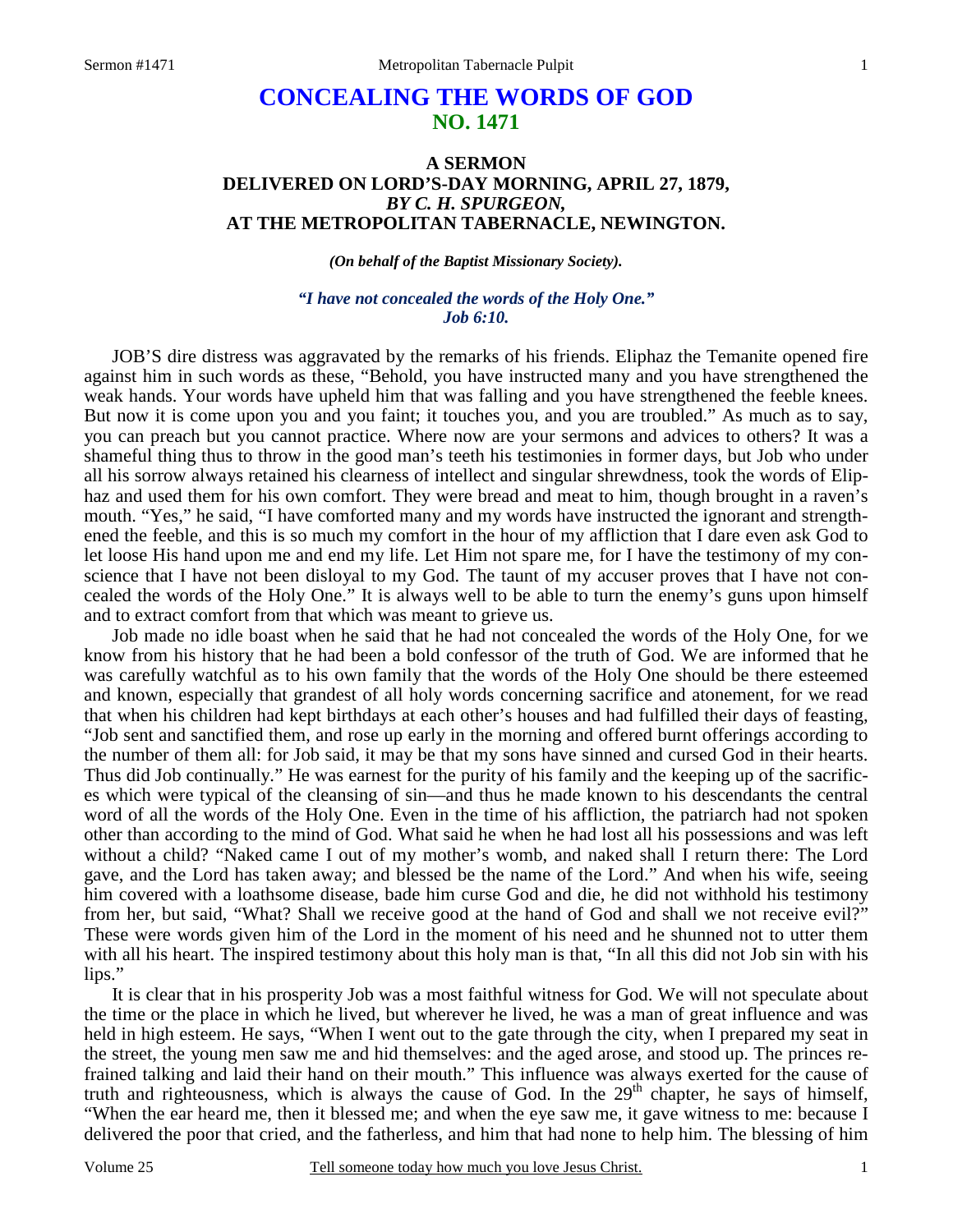that was ready to perish came upon me: and I caused the widow's heart to sing for joy. I put on righteousness, and it clothed me: my judgment was as a robe and a diadem." He was thus by his conduct a perpetual protest against sin, a continued proclamation of justice, righteousness, mercy, and love in the age in which he lived. And he could, therefore, say without any word of egotism, "I have not concealed the words of the Holy One." This was now a comfort to him when all other comforts failed—he knew that his affliction was not the fruit of a treacherous departure from God or a cowardly concealment of his faith. He felt that he could face death and even long for it because he had been loyal to his God and faithful to the light which had been given him from on high. It was not self-righteousness which led Job to speak thus, but only such a use of the sure evidences of grace as would be natural and proper in any godly man in the hour of his extremity. It is the nature of obedience to yield peace to the heart and no one can be blamed for enjoying that peace. It cannot be wrong for our consciences to bear testimony to the sincerity and purity of our lives, nor wrong that when our hearts condemn us not, we have confidence towards God. He who is most undivided in his faith in Jesus may, nevertheless, derive comfort from having been enabled to be loyal to his God. Did not Paul bless God for much the same faithfulness as Job claimed when he said, "I have fought a good fight, I have finished my course, I have kept the faith"? Happy shall he be who has a clear testimony within his soul that he has declared the truth of God in all honesty and earnestness, even to the end.

 Job had not refrained from an *open confession* of his own faith in God—he had been known in the gates of the city as a worshipper of the Lord, a perfect and an upright man—one that feared God and eschewed evil. He had never hidden his faith, but had acknowledged one God whom he here calls the *Holy One*. While many gods and lords divided the fealty of nations, Job was true to the one only God and believed His words as they were revealed to him. Nor was he content with an open confession of his own faith. Job had made a continued *communication* of what he knew to others. He had taught his family there all teaching should begin. He had taught his fellow citizens by his example—the most powerful of all teaching. Never had he wandered into idolatry, or worshipped the sun when it shined, or kissed his hand to the queen of heaven, but on the contrary, he had avowed the one and only Lord without fear. He asks, "Did I fear a great multitude or did the contempt of families terrify me that I kept silence?" So faithful had he been that he cries, "Let me be weighed in an even balance, that God may know my integrity." This was high ground to take, but it evidently strengthened the good man's heart to bear his troubles and it will do the same for us if we can win the same witness from our consciences.

 Now, brethren, this is a comfort we ought to seek. It should be our care that when we come to die, we may not have to cry, "I was ashamed of Jesus and now I shall find Him ashamed of me. I hid His truth in unrighteousness, wrapping my talent in a napkin. What shall I do, or where shall I turn? A servant unfaithful to His trust, I have to give an account of my stewardship and I cannot do it! Woe is me!" God grant that we may be able to say with Job, "I have not concealed the words of the Holy One." Many professors will need greatly to alter their ways, or they will be covered with confusion in the Day of the Lord. Blessed and holy is he who can declare with David or rather with David's Son, "I have not hid Your righteousness within my heart; I have declared Your faithfulness and Your salvation: I have not concealed Your loving-kindness and Your truth from the great congregation" (Psa 40:10).

 We have more of the words of the Holy One than Job had and should, therefore, be the more anxious to make them known. I suppose he had no inspired Book to read—he could not have had any more than the books of Moses and probably he had not those—but the Lord spoke to him as He often spoke to the prophets in the olden time and he had also learned those truths which had been handed down from the earliest days from father to son. Now we have a vast mass of sacred literature and we have besides that the Word Himself, who is the hope of our souls and the Lord of our hearts. O brethren, if we wickedly hide what God has revealed to us, we shall be veiling a great light and we shall heap up guilt like the hills. When we come to die, we shall feel a misery proportionate to the enormity of our crime—we shall be tortured with agonizing thoughts for having, as far as we were able, quenched the Spirit and blotted out the testimony of the Most High. God forbid that we should be guilty of such an enormity.

 Job, according to the language of our text, evidently had a great reverence for every word of the Lord. He would not have used that term, "the Holy One," if he had not felt the holiness of the words, themselves and if he had not stood in solemn awe of Him who spoke them. He felt that they must not be concealed, because the words of the Holy One should have free course and be published abroad. Should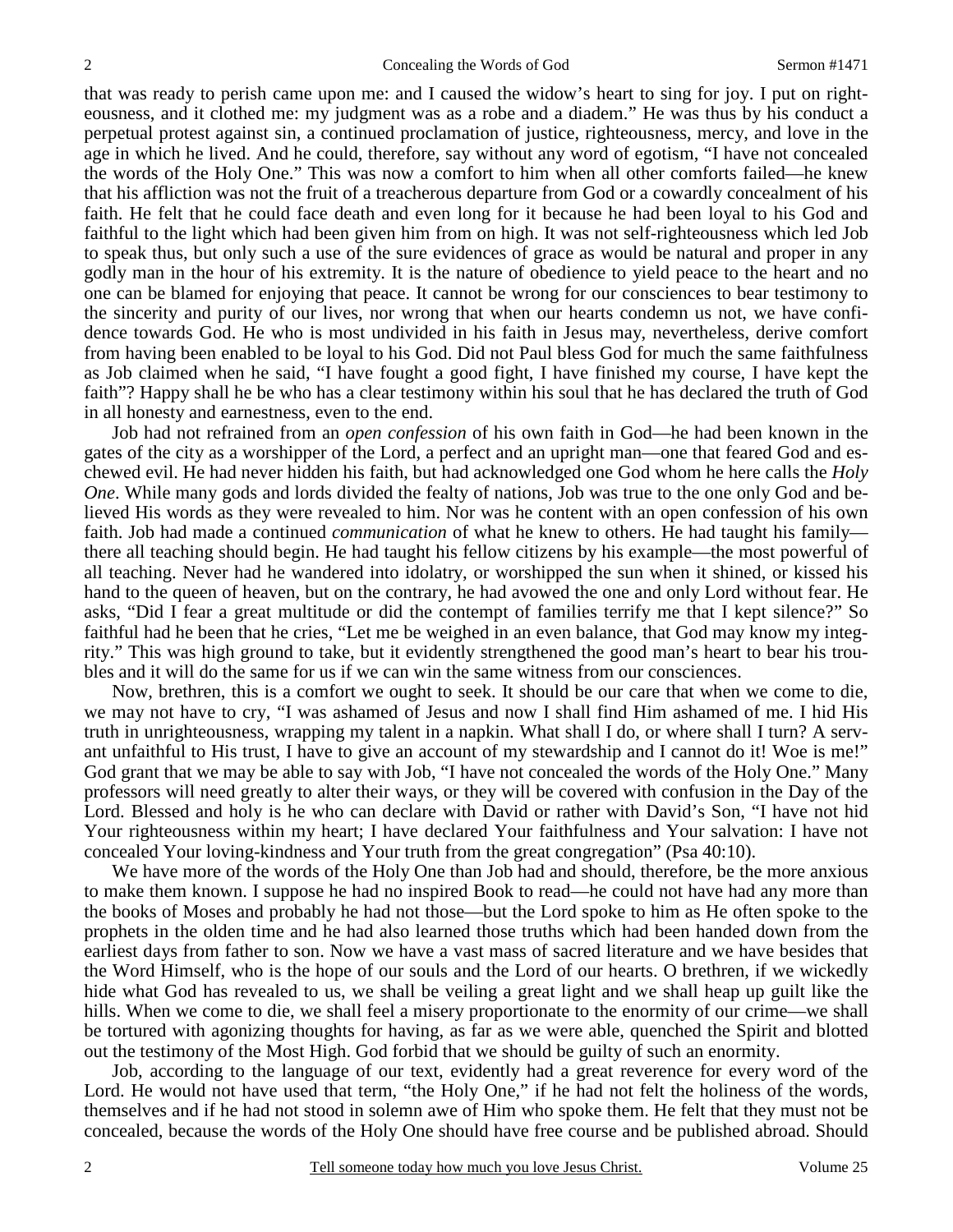not the word of a king be circulated through the length and breadth of his dominions? Have you and I such a reverence for every revealed truth? Do we stand in awe of every word of God? If we do, it will be well for us if we practically express our homage after the fashion of David, who said, "With my lips have I declared all the judgments of Your mouth." The words which God speaks are uttered that *we* may speak them. It is the best homage to a word to hear it and to repeat it. Let us proclaim God's words abroad—they are light and are not meant to be hidden. Such candles ought never to be put under a bushel. To hide the divine words would be a great sin against the Most High and to warn you against it will be the aim of this morning's discourse. I shall speak with the earnest prayer that both to myself and to each one of you there may be a personal voice from God stirring every conscience as to this matter and making each one of us inquire whether or not we also can say, "I have not concealed the words of the Holy One."

 We shall divide our subject thus. First, we shall have a little to say about *the sin to be avoided.* Then we will give some strong *arguments for avoiding it,* and thirdly, suggest some *methods by which we may be enabled to avoid it*.

**I.** Here is A SIN TO BE AVOIDED, concealing the words of the Holy One. Now, we can conceal those words *from ourselves* as well as from others. "How can we conceal them from ourselves?" you ask. I think that very great stress must be laid upon this form of the evil which lies at the root of the second shape of it. We can conceal the Word of God from ourselves in many ways. The law of God speaks with a searching and threatening voice—it tells us of our sin, it forewarns us of the punishment, and it sets our danger, both present and future, before our mind's eye, but there are thousands of persons who never give the law an opportunity of being heard in their hearts—they turn a deaf ear to anything which is unpleasant to them—they do not like to face the honest truth. You know why this is. Why does not a man who is bankrupt in business take any pleasure in his books? Why is it that he postpones all settlements and endeavors to forget his affairs? Is it not because his ruin is near at hand? If there is any truth, my friend, that you are afraid of, you have cause to be afraid of it. But let me forewarn you that there is no escaping from a fact by endeavoring to forget it. Every honest man, every brave man, every man who is truly a man, would like to face his true condition and see what and where he is. One of the prayers which I commend to your frequent use is this, "Lord, let me know the very worst of my case that I may not be living upon vain pretensions and may not be pluming myself with being in a happy condition while all the while I am in awful danger." Let it never be said of any one of you that you concealed the words of the Holy One about yourselves by refusing to feel their force lest they should end the flattering visions of your fond conceit. Love the truth even though it cut you to the quick. Ask God to search you and try you and to make you sensible of sin and of judgment to come—this is the part of honesty and common sense. You will indeed be foolish if you conceal the words of the Holy One from your conscience and so flatter your soul into destruction.

 Others conceal the gospel word, that word which speaks of the free gift of pardoning mercy, which is of many offenses unto justification. They go about to find out some way of their own for selfsalvation and do not submit themselves unto the righteousness of God. Beloved, do pray the Lord to help you to know the gospel thoroughly and to understand its glorious simplicity, its sweet freeness and boundless fullness. Do not put out the light which alone can lead you to eternal life. Do not shut your eyes to the divine lamp—do not conceal from yourselves those humbling but yet soul-saving doctrines which make for your soul's eternal peace. Shut not against yourselves the one gate of paradise. Hide the gospel in your heart by all means, but hide it not from your heart, lest you sin against your own soul.

 I ought also to warn every Christian here of concealing any of the words of God from himself by accepting half the truth and rejecting the rest. Receive *the whole of revelation*. Some professors have favorite texts and choice portions of Scripture—and they regard other parts of the Word with aversion avoiding them as much as possible because they do not agree with their system of divinity and need much squaring before they will fit in with their foregone conclusions. They do not read such passages or they read them carelessly, or a commentator is sought out who, by the exercise of much ingenuity, will impute another meaning than the true one to the words of God. Brethren, open your souls to divine light. Give the Word of God free admittance into your spirits. Lay no embargo upon any form of the truth. Demand no toll for the commodities of heaven. Let your mind be an open port, carrying on a free trade in the treasures of the gospel. Believe whatever God says, because God says it, though you may not al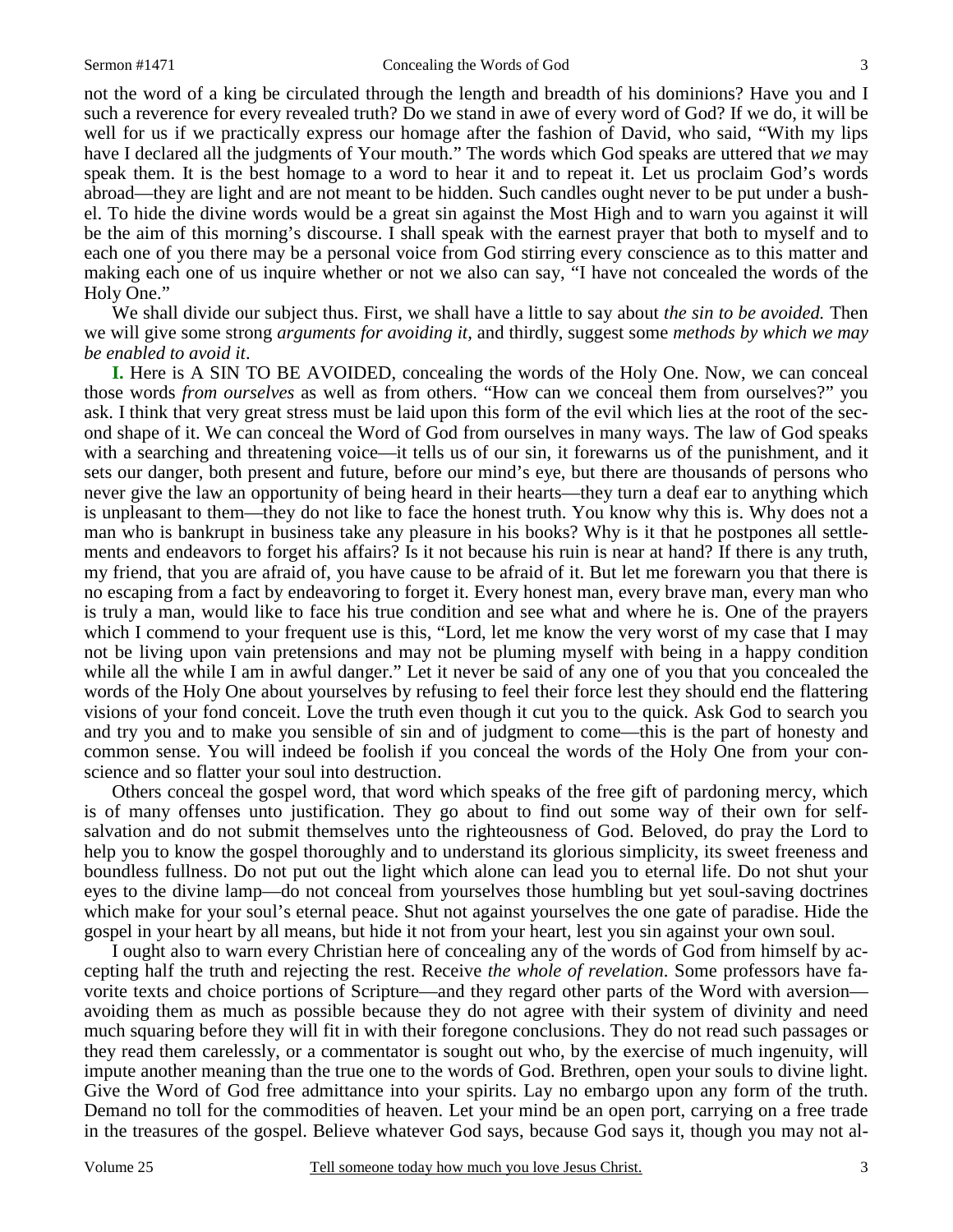ways see its why and wherefore or perceive its internal consistency. Be prepared and even anxious to know the whole truth as far as you can know it and let it pervade your entire being with its holy influence. It will be a terrible thing if one of these days you shall have to say, "I rejected a great truth. I had a suspicion that it was so, but I did not wish to believe it and so I shut my ears to its evidence. I had a leaning towards the opposite view and I felt committed to it and so refused to change." Open both your eyes, my brethren. If you cannot see everything, yet see all you can see and pray the Lord to take each scale away that you may know all the truth and so the truth may make you wholly free.

 There is again a concealing of the truth from ourselves in one other respect, namely, when we try to avoid the word of command. There are some professed Christians of peculiar doctrinal opinions to whom the word "duty" is something dreadful and if the preacher dwells upon gospel precepts they call him "legal." I am not much in awe of that word myself for being interpreted it means lawful and none of us would like to be unlawful preachers. These folks insinuate that the preaching of the practical precepts of the gospel is in conflict with the grace of God and is little better than preaching up human merit. Whereas the doctrine of God our Savior is always a doctrine according to holiness and good works are the sure results of true faith. True gospel preaching does not decry holy living. Nay, it sets up the highest possible standard and declares the way to reach it. Beware of picking and choosing in reference to the commands of Christ. Some professors object to much of the teaching of Him whom they call Master and Lord. The forgiving of injuries as we hope to be forgiven, the non-resistance principle of turning the other cheek when one is struck—these are very objectionable to ordinary religionists. Such precepts are denounced as impracticable and it is asserted that they cannot be carried out. Doing unto others as you would that they should do to you is regarded as a golden precept for other people to practice towards our dear selves, but not at all a practical maxim from us to the general public. When persons speak of our Lord's precepts as good but impracticable, they make Him out to be an amiable simpleton. Is this their reverence for the incarnate wisdom? I need not stop to quote examples, but there are many such things in the Word of God as precepts which good men decline to see which indeed they declare that they cannot see. If you put a gold piece over the boldest printed verse in the Bible, you will not be able to see the passage and there are some whose profits in business, whose position in life, above all, whose "respectability" will not allow them to see certain precepts and so they do not see them and they pass through life without obeying the most plain command of the Lord. I pray you do not do so, for willful ignorance is no excuse for disobedience. It is written, "He that knew his master's will, and did it not, shall be beaten with many stripes." And, mark you, he that did not know his master's will, but might have known it and deliberately declined to know it, shall take his place with those who bear the heavier punishment. The plea of ignorance shall not avail such persons except it be to make them also take their place with the man who receives the few stripes and so they shall partake in both the greater and the lesser scourging, inasmuch as they are worthy to range with both kinds of offenders. Try to know what God would have you do and pray that by His Holy Spirit, when you know it, you may put it into speedy and cheerful practice and this shall be a comfort to you.

 Still, the point I want to bring out is that the holy man in our text *had not concealed God's truth from others*. We can do this in many ways. We can conceal the words of the Holy One by *not confessing the truth at all.* A Christian, but he never said so! He hid himself along with Joseph of Arimathea, although he never offered his new tomb to his Lord. He justified himself by the example of Nicodemus, though he never brought spices for his Lord's burial! There was a time when there might be secret disciples of Christ, but that was before the cross was lifted up, but it is written, concerning our Lord's death, that the thoughts of many hearts shall be revealed by it and now Christ's followers follow Him openly. I should not like to be among those who expect to slink into heaven by a back door some dark night and intend never to disclose themselves till they throw off the mask and stand before the wondering eyes of angels. Christians who passed through the world disguised as unregenerate men? No, no, our Lord has said, "He that confesses Me before men, him will I confess. But he that denies Me, him will I deny." Do not run risks upon that score. If you love the Lord, say so. If you expect Him to own you, own Him.

 We may conceal the words of the Holy One, although we have made an open confession, by a *sinful silence* about the gospel towards others. I am afraid I should not be too censorious if I said that there are many professors of religion who never talk of Christ to others and never seek the salvation of anybody. Are there any such people here in this gallery or down below in this area? You have found a medicine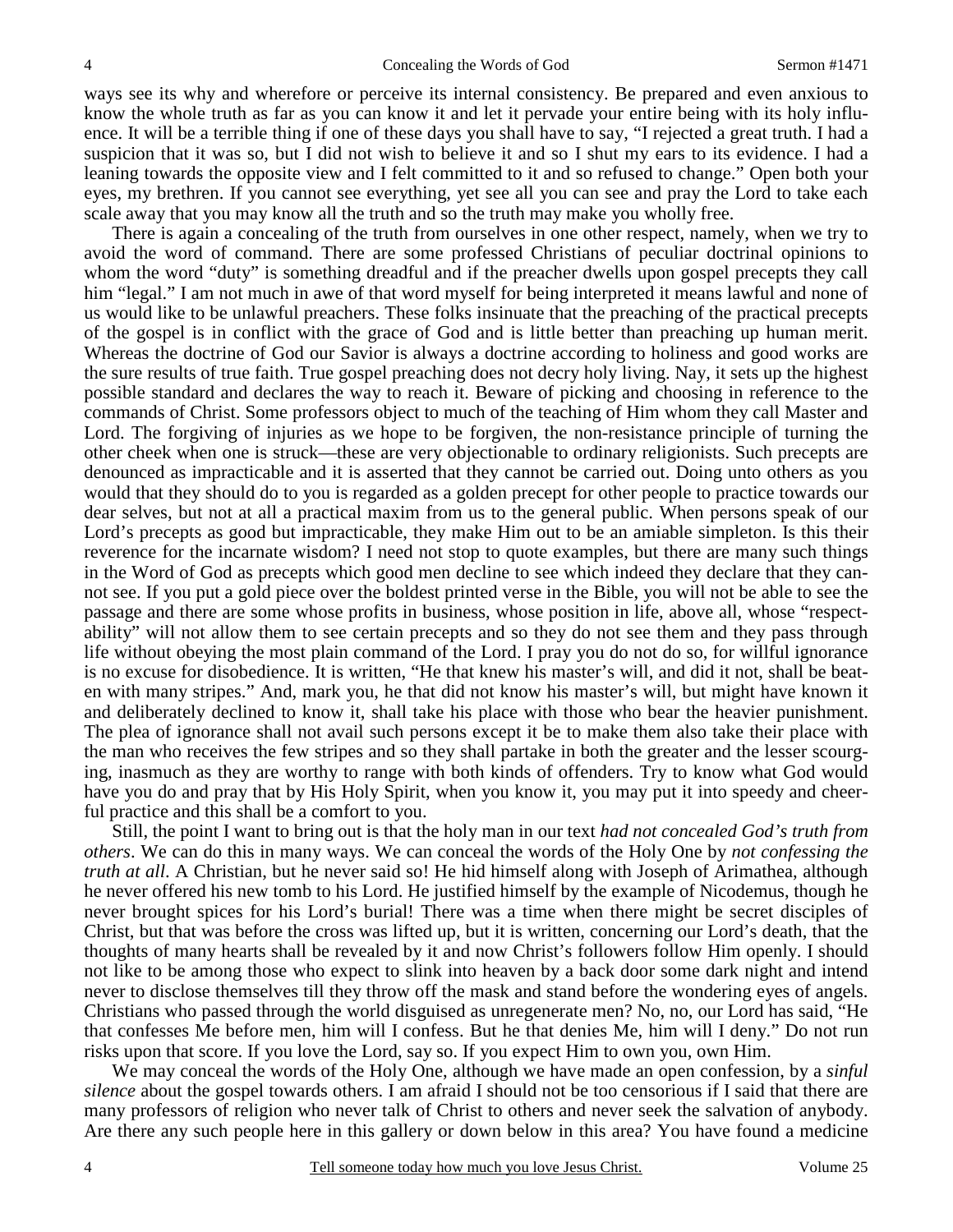which has healed your soul, but you never mention it to the thousands who are sick around you! You have not even named it to your own children! Can such cruelty be possible? Where do you sit? Are you there? No, good people, do not move away from him! I hope he still has something human about him, though certainly not much that is *humane*. You were hungry and you have found bread and you have eaten it—and yet though around you thousands are perishing with hunger, you have no pity on them! Many loaves are in your stores at home, but you spare none for these starving ones. You eat your morsel alone and all the while thousands are dying outside your window, yes, they are perishing by millions. Do you care nothing for their woes? Are you a man or a demon? The Lord have mercy upon you! I will say no more than this, for I think I need not prove that it must be an atrocious sin for a man to know the words of the Holy One and not to make them known to others. This sin is easily committed by a silence which pleads modesty, but which ought to confess to cowardice—therefore be aware of the cheat.

 Some who speak often, nevertheless conceal the words of the Lord by *their own words*. The Roman Catholic church stands convicted of concealing the words of the Holy One by the use of the Latin tongue in the daily service. Whatever there is of good in the mass ought to be spoken in such language that everybody can understand and receive it, but instead the people stand and look on and know not what is being done, and if there is anything that might edify and instruct, they are not cognizant of it because it is hidden from them by words unknown to them. Protestants! You condemn this practice, but are not many of you as guilty yourselves? Did you listen to that splendid sermon? What rhetoric! What oratory! But those poor people in the aisles did not understand a word or if they did, they only comprehended disconnected sentences and lost the soul of the discourse. Is this right? Is this according to the scriptural idea of preaching? "Oh, but," you say, "the great man does not preach to that class of people." But His Master did and He bade men take note that in the gospel dispensation the poor have the gospel preached unto them. He would have His ministers preach so that they can be understood of all men. It is a pity when you hang the cross with your artificial flowers until you hide the wounds of Christ. Down, down, down with all your tawdry rhetoric! Your so-called eloquence deserves a curse since it robs the simple of a blessing. Few things have so much damaged the church of God as "the wisdom of words." A sweet and solemn simplicity which a child can comprehend is after the fashion of our Master, therefore let us aim at it. When you talk about Jesus Christ make your speech very plain, lest under the ornaments of your language you should conceal the words of the Holy One.

 The thing can be done again by clouding the truth with *error*. There is such a thing as laying a substratum of truth and then overlaying it with human opinions, after the manner of the boastful school of modern thought whose novelties are set before us as the matured fruit of the culture of the  $19<sup>th</sup>$  century—this also is concealing the words of the Holy One. You may perhaps have seen ancient parchments containing words of holy writ which have been covered over and then re-written with popish legends these palimpsests (that is their technical name) are the types and symbols of the discourses of the philosophical divines of the school of *culture*. The gospel of Jesus Christ is hidden by their so-called "thought"—*their own* thoughts are set before the thoughts of God. What shall we say to such thinking but that it is a presumptuous setting up of human intellect above the revelation of the Lord? What shall we say of such culture but that it cultivates a pride which had better have been cut up by the roots? It conceals the words of the Holy One that fallible man may sit upon the throne of wisdom and make his own religion and be his own God.

 We may yet further conceal the words of God by an inconsistent life. You have often heard it said that the worldling does not read his Bible, but he reads professing Christians—he never troubles to read a chapter, but he reads his godly relatives. Many a man has found Christ through reading some dear and venerated mother whose living and dying experience has been God's testimony to his soul. See, then, if our lives are crooked, perverse, unkind, ungenerous, unholy, selfish, un-Christly—we conceal the words of God—for men will not read a true gospel in us, nor have a true idea of our religion. They will not care to hear a gospel which produces such characters as ourselves, if those characters are unlovely. Men lay all our faults at the door of our Master and thus we crucify Him afresh. They say, "That is your religion," though they must know better. They will always say so, for after this manner the enemies of God have always gloried over Israel. He who lives not after a godly and holy sort is guilty of concealing the words of the Holy One in the most injurious manner. Let us all try to avoid this sin because it is contrary to the practical genius of Christianity which commands godly men to shine as lights in the world. Sinful

5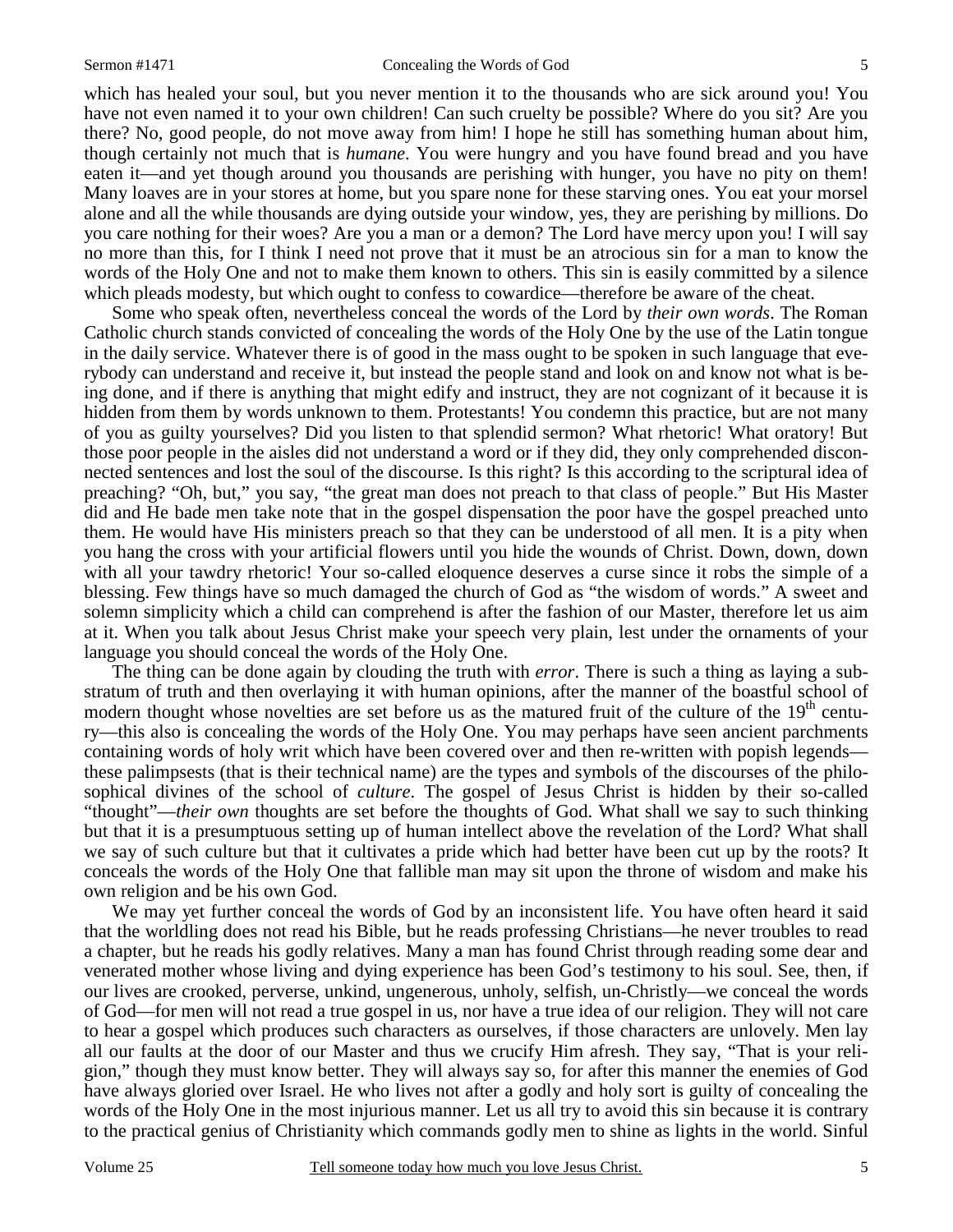silence, as to the blessed word of grace, is rebellion against our Lord's last command—"Go you into all the world and preach the gospel to every creature." Therefore, be not chargeable with so grave a crime.

**II.** In the second place, we will give a mere outline of the ARGUMENTS FOR AVOIDING THIS SIN. The subject is weighty and deserves a longer consideration, but time compels me to condense. And first, the man who conceals the Word of God is out of order with God. God speaks that He may be heard and that His mind may be known. The evident design of words is to make known the speaker's mind. To run parallel with God's wish, therefore, is to give His words free course to the ends of the earth. O you who profess to be a child of God, will you run counter to the design of the Most High, and when He speaks will you, by concealing His words, make Him to be as though He spoke not? Such a silence is out of gear with the whole course of nature. "The heavens are telling the glory of God and the firmament shows His handiwork: day unto day utters speech, and night unto night shows knowledge." The whole creation, after its own inarticulate manner, proclaims its Maker and Preserver. Rocks find a voice and waters have a tongue. Stars sing by shining and darkness preaches by its solemnity. Should man alone be dumb? God forbid that he should be creation's silent chord when every other string is vibrating with praise. No, let us pray the Holy Spirit to put us into order with God and with His universe—and let us no more conceal His words.

 If you wish to see the sin of concealing the gospel, think of the consequences which would have followed if others had done so. If the apostles had never risked their lives to preach, what had the nations been? If martyrs had never yielded their blood in testimony, would not thick darkness have brooded over the nations still? Imagine the consequences, if you can, if Luther had taken the advice of his godly but timid friend, when he said, "Get to your cell and pray: meddle not with things too high for you." Imagine what history would have been if Wycliffe and Tyndal and Calvin and Zwingli and all those lights of the world had hidden themselves through cowardice. They would have been guilty, but we had been miserable. Now, what would have been criminal in them must be evil in us also in proportion to our degree. We owe it to coming generations that we hand on the torch of the truth as it has been handed down to us. Let us not be unfaithful to our trust.

 If we conceal the words of the Holy One, we shall evidently err because the motive for so doing can hardly be supposed to be other than sinful. If we conceal God's truth, it will probably be out of cowardice—and to be a coward under the command of such a Captain as ours is treason. Probably self-love will be the ruling motive, but we are told expressly that he who loves his life shall lose it and that Christ is to be better loved than life itself. Those who love the Word of God are often moved to do so by pride, which cannot stoop to be despised or fear, which dreads ridicule or love of the world, which seeks the applause of men. Is it not atrocious ingratitude to Him who was derided and spit upon for our sakes if we hide His glory to escape from shame? I feel it difficult to conceive an argument for concealing God's Word which would hold water for a single moment. Certainly I can invent none which will bear the test of the great trial day to which we all must come. If then the motive of such concealment is evil, it must itself be evil.

 I have already hinted that common humanity requires that if we have received the precious truth of God, we should not conceal it. I feel as if your natures responded to the remark and that I needed not again enforce it, having done so already. If you love men; if you would make them happy here, if you would save them from perishing hereafter, I beseech you make known to them with holy earnestness the way of salvation contained in the words of the Holy One. For if not, let it be known unto you that all the results of concealment will be chargeable against you. If the next generation should become more wicked than the present and still more ignorant of the gospel, the fact will be chargeable upon those who conceal the words of God today. If the masses, though not knowing the gospel, reject it and continue in their sin, the calamity and crime will be charged upon those dumb lips which never speak of Jesus. If sinners sink to hell, passing out of this world unsaved and they have come into contact with Christian men who gave them no warning, on whose hands will their blood be found? Yes, more—remember that even if sinners are saved by some other agency, it does not exonerate those who neglected to warn them—for since the silence naturally tended to destruction, those who were guilty of it shall be judged as if the uninstructed were destroyed, even though by God's interposition it is not so. If the natural result of any line of conduct is prevented by divine interference, its criminality is by no means lessened. The conduct itself may be judged by what it would naturally result in if it were left to itself. Many a man has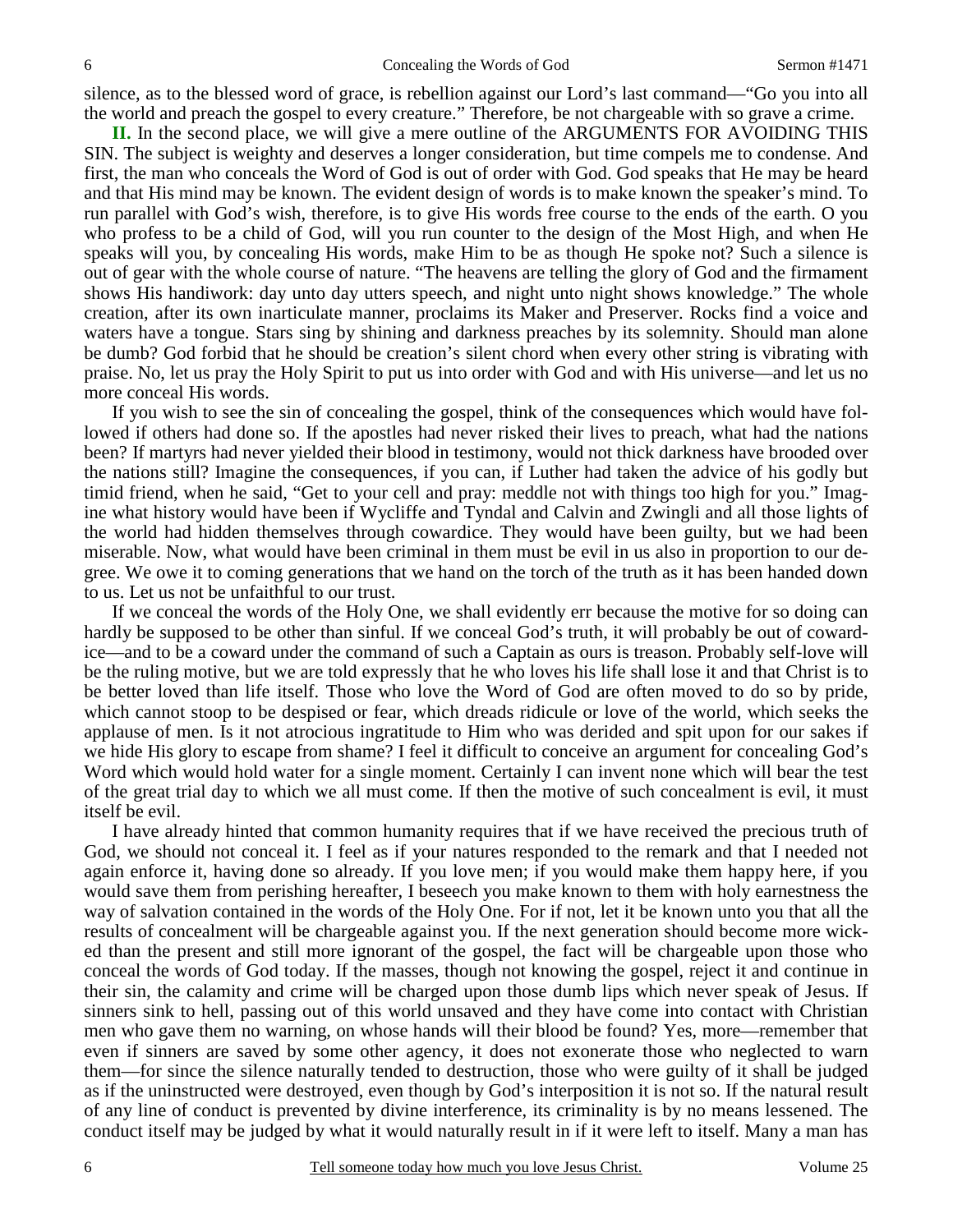7

been guilty of murder that, nevertheless, did not actually spill his fellow's blood because he did that which he knew would kill and it is no praise of his that death did not come of it. So, if a corrupt, unholy silence would slay a soul, even though that soul is saved, the wickedly silent one is guilty of soul murder all the same. You are shifting uneasily in your seats, some of you—this is a good sign—for many might do so without being too sensitive.

 How again, dear friends, can any man prove his loyalty to his God or his likeness to the Savior if he continues to conceal the words of the Holy One? What can you do for God but obey Him? And when He speaks to you, you must gladly make known to others the truth which has sounded in your ears. How can you be like Jesus, your professed Master, if you have no witness to bear for the good of men? He went about doing good. His life was transparent. He wore the gospel on His sleeve, spoke it with His eyes and revealed it in His daily life. How can you be like Him if you do smuggle away the gospel as if it were contraband goods to be hidden away from all eyes? How can you bury the priceless truth like a miser who hoards up his cankered gold! Tell out the heavenly message! Tell it all around! Tell it so long as voice remains! If you are a true servant of God, you can not stifle the voice of Jesus, who out of heaven cries to the sons of men.

 Now, think once more and we shall see the sinfulness of the conduct we denounce. What will it be to meditate upon a dying bed on having known the truth, but having never in any way assisted to spread it? What will it be to die with eternity just before you and to reflect, "I have been a member of a church many years, but I have never brought in a single convert. I sat in my pew and I knew the divine secret, but I never told even a child of it. Neither by pen nor tongue did I make Jesus known. I left that to the minister. I knew there were good people about who cared for men's souls, but I had no such feeling—I kept myself to myself and felt no anxiety about my neighbors. I had very little care as to whether souls were saved or not. I was glad when I heard of an increase in the church, but not very particularly so. I was rather sorry when things were down—not so sorry that I lost my appetite or lay awake 10 minutes. I did not trouble myself more than I could help, for I was foolish enough to dream that the best thing I could do was to consult my own interests and I fancied that my chief end was to enjoy myself forever." Now, I can imagine such a person sorely beset with horrors when he comes to die and struggling hard to get anything like a glimpse of hope. His whole life has been that of selfishness—how can he be a Christian? Conscience will ask him, "Is this Christ-like, this keeping back of the divine bread from the perishing millions, this concealing of the light of God? Surely you are no follower of the Crucified!"

 How will such conduct look at the last great day? The Lord Jesus will say to some, "I was hungry and you gave Me no meat: I was thirsty and you gave Me no drink." Now mark, these sentences refer to temporal bread and water, but they must be more emphatic still when they relate to spiritual things. If the Lord Jesus shall say, "There were hungering souls and you professed to know the gospel, but you gave them no meat. There were thirsty souls and you professed to have drank of the water of life and you gave them no drink," can there be any answer? Will not such persons stand speechless—dumbly confessing the justice of the sentence, "Depart, you cursed"?

**III.** I shall close by mentioning one or two METHODS BY WHICH WE MAY AVOID THIS SIN. I am speaking now to you who have believed in Jesus and are truly His own disciples.

 First, take care that you make an open profession of your faith. Come out from the world and unite with the people of God. If you do not make a profession, I do not see how you can be found innocent of the charge of concealing the Lord's words.

 When you have done that, keep yourself clear of sinful silence by very often speaking to others of the things of God. I was greatly pleased this week when a brother minister said to me, "A man has just joined our church, a rough man who mixed in company that was not likely much to improve him and yet he has been really made a new man. He was accustomed to go round to houses with small casks of beer for a large brewery and among the rest he called at a certain house where the servant is a member at the Tabernacle. She had not seen him more than once or twice before she began to ask him whether he knew the Savior and to question him about his soul. And when he called each month she spoke to him again, till at last he who had never thought of religion, nor entered a place of worship at all, was brought to the feet of Jesus and has become an honor to the church of which he is a member." This minister said, "I hope all your members do as that servant does." I told him I knew a great many of you did, but no doubt some of you did not. You who do not may well fidget upon your seats as you take home the hint. From